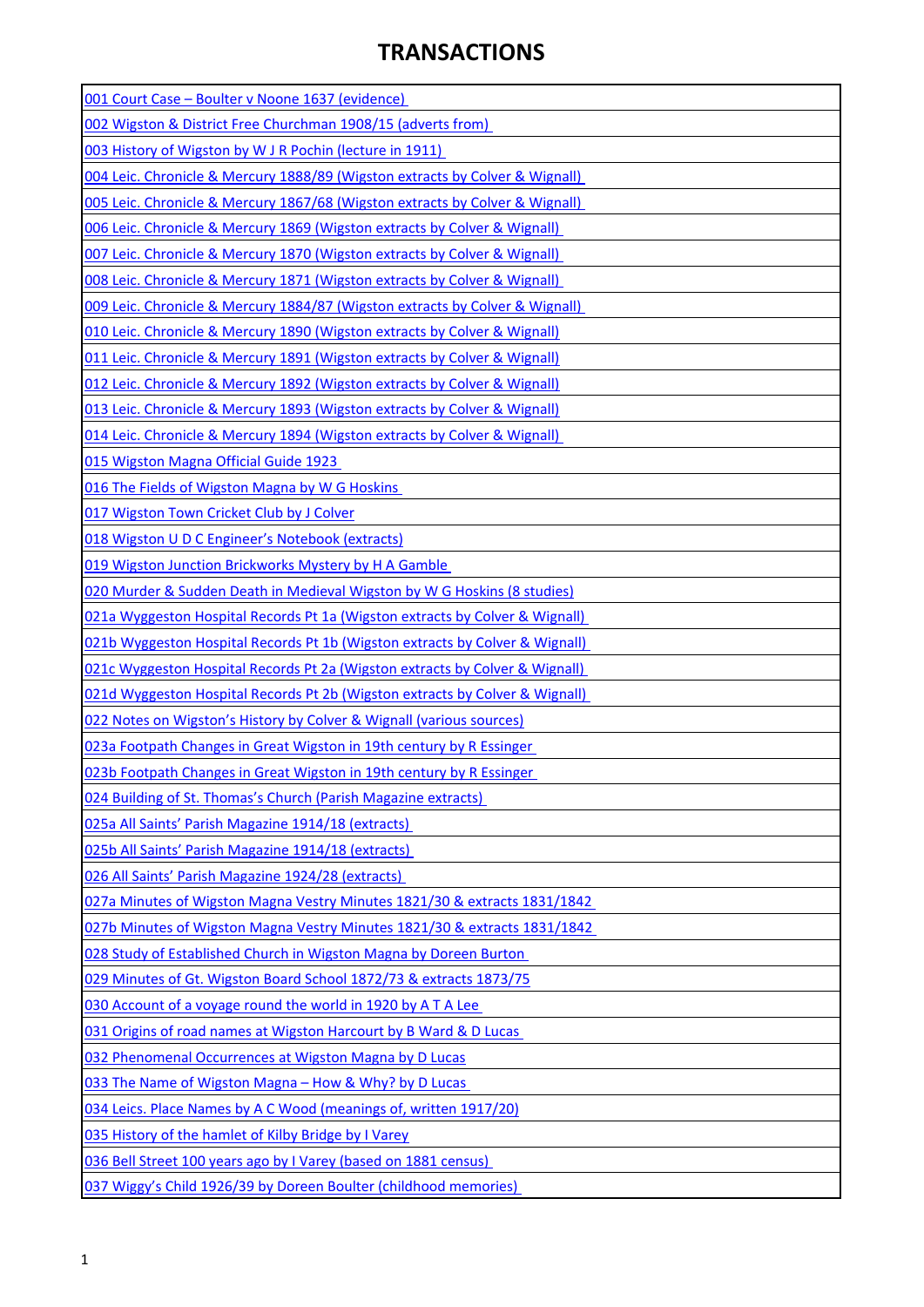## **TRANSACTIONS**

| 038 Wigston Board Schools 1872/1904 by R Wignall (records of)                       |
|-------------------------------------------------------------------------------------|
| 039 Some Research of Oadby by E Baker & W Coleman                                   |
| 040 Wigston Gas-Light & Coke Company (early minutes & Act of Parliament)            |
| 041 Tythorn Farm 1806/65 (plans & copy documents)                                   |
| 042 Bulls Head Street 100 years ago by J Colver (based on 1881 census)              |
| 043 Wigston & District Free Churchman 1905/12 (extracts)                            |
| 044 Midland Railway & its Influence on Development of Wigston by S Elsham           |
| 045 Notes on Tythorn Hill by D Lucas                                                |
| 046 George Davenport, Highwayman by W Moore (written 1797)                          |
| 047 Diary of Edwin Smart, Fleckney Lodge (1875 farmer)                              |
| 048 M A Biddles Receipt [Recipe] Book 1886                                          |
| 049 South Wigston War Memorial 1923 (programme of unveiling)                        |
| 050 Stage Productions in Wigston Magna & South 1918/39 (programmes)                 |
| 051 A History of South Wigston by F Noble                                           |
| 052 Urban Contrasts in South Wigston by M McNeil                                    |
| 053 Wiggy's War 1938/45 by Doreen Boulter (memories of life at home)                |
| 054 Wigston Magna a Local History project by J Rayfield (school project)            |
| 055 Bushloe End 100 years ago by J Colver (based on 1881 census)                    |
| 056 Brass Bands in Wigston by Doreen Boulter                                        |
| 057 Moat Street 100 years ago by J Colver (based on 1881 census)                    |
| 058 Some notes on the Bulls Head Inn by J Colver                                    |
| 059a Illustrated Leic. Chronicle 18/8/1961 with Wigston supplement                  |
| 059b Illustrated Leic. Chronicle 18/8/1961 with Wigston supplement                  |
| 060 Illustrated Leic. Chronicle 1961 (adverts from)                                 |
| 061 Picture Post 1941 (national adverts from)                                       |
| 062a Urban Contrasts in South Wigston by C Crocker (GCSE course work)               |
| 062b Urban Contrasts in South Wigston by C Crocker (GCSE course work)               |
| 063 Recollections of South Wigston by F Noble                                       |
| 064 Transportation of James Marlow of Wigston in 1838 by J L Marlow                 |
| 065 Study of the Minor Place Names of Wigston by V Holyoak                          |
| 066 Life of J J Hill (with recollections of South Wigston 1920/30s)                 |
| 067 Long Street 100 years ago by J Colver (based on 1881 census)                    |
| 068 Long Street, 10 years of change by Colver/Whyment (comp 1881/1891               |
| 069 Wigston's Two Churches by E S Boulter (from 1903 Parish Magazines)              |
| 070 Restoration of St. Wolstan's Church 1873/7 by J Colver (plans/letters/accounts) |
| 071 A E Morrison & Son, Electric Vehicle manuf. (history from company brochures)    |
| 072 School Cookery & Household Management Book 1914/15 by S Lewin                   |
| 073 Wigston Bowling Club 1922/95 by D Chandler                                      |
| 074 Wigston Prisoner of War Fund 1918 (committee proceedings)                       |
| 075 Conditions of Framework Knitters 1820/54 by J Colver (enquiry evidence)         |
| 076 Infirmary Parades 1932/46 (programmes)                                          |
| 077 Government Evacuation Scheme 1937 by J Colver (Wigston preparations for)        |
| 078 Case for Embezzlement & Neglect of Work by a stockinger (evidence etc)          |